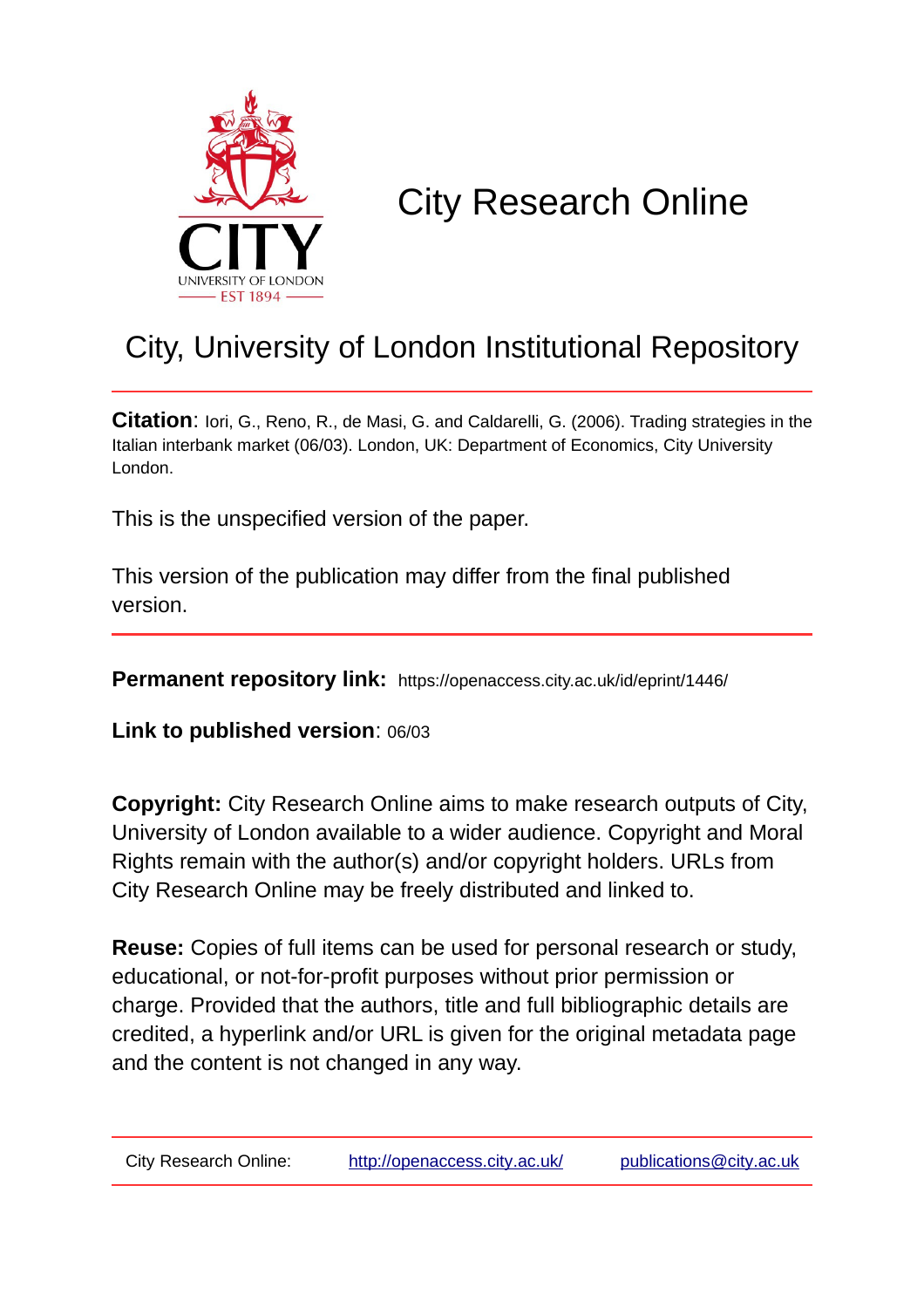

#### **Department of Economics School of Social Sciences**

#### **Trading strategies in the Italian Interbank Market**

Giulia Iori<sup>1</sup> **City University** 

**Roberto Renò<sup>2</sup> Universita di Siena** 

**Giulia de Masi<sup>3</sup> University of l'Aquila** 

**Guido Caldarelli<sup>4</sup> University of l'Aquila** 

**Department of Economics Discussion Paper Series No. 06/03**

-

<sup>&</sup>lt;sup>1</sup> Department of Economics, City University, Northampton Square, London, EC1V 0HB, UK. Email: g.iori@city.ac.uk

<sup>2</sup> Dipartimento di Economia Politica, Universitá di Siena, Piazza S. Francesco 7, 53100 Siena, Italy. Email: reno@unisi.it

<sup>3</sup> Physics department, University of L'Aquila, Via Vetoio, 67010, Coppito, L'Aquila, Italy. Email: giulia.demasi@aquila.infn.it

<sup>4</sup> Physics department, University "La Sapienza" P. le A. Moro 2, 00185 Roma, Italy. Email: Guido. Caldarelli@roma1.infn.it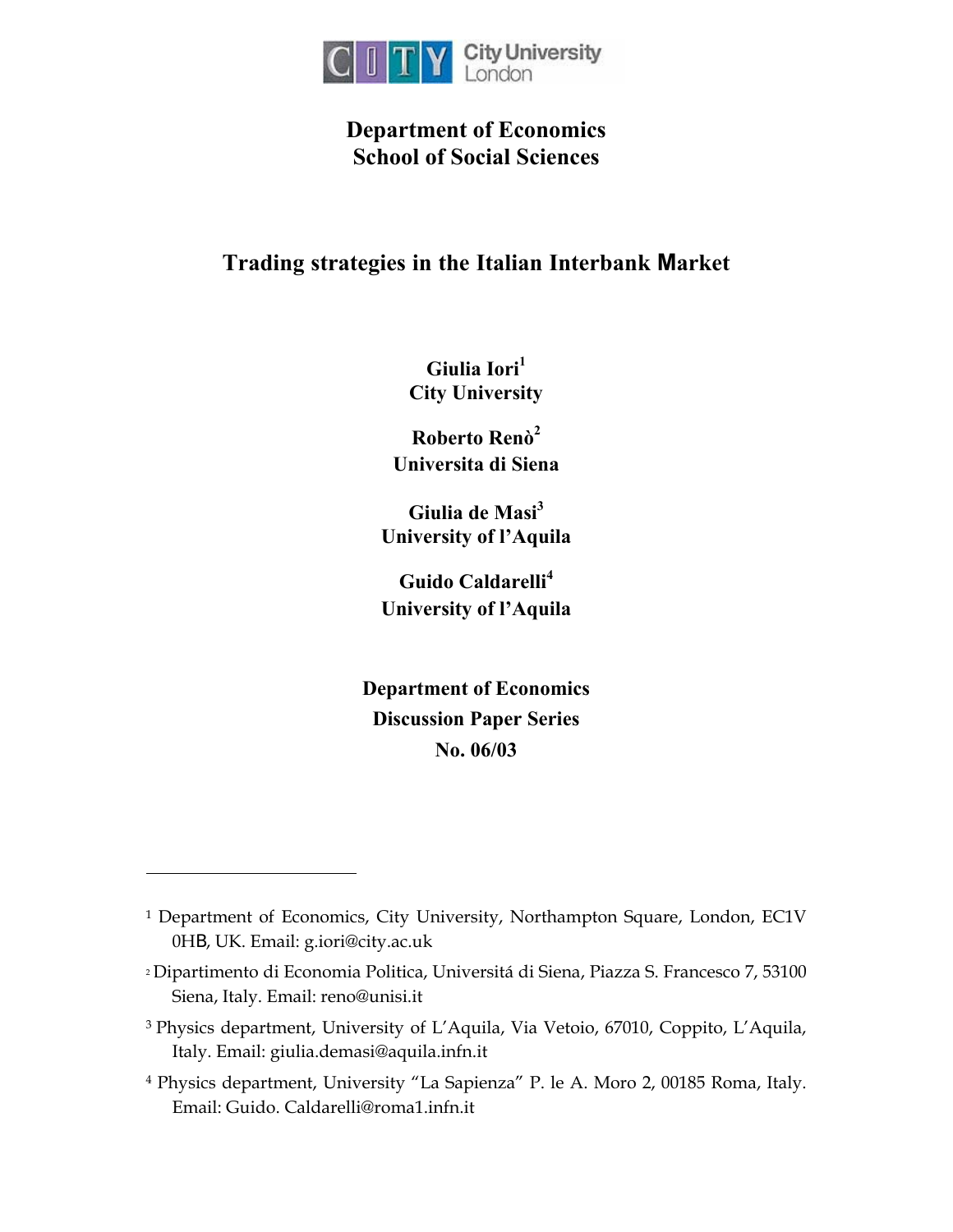### Trading strategies in the Italian interbank market

Giulia Iori<sup>∗</sup>

Department of Economics, City University Northampton Square, EC1V 0HB London, U.K. E-mail: g.iori@city.ac.uk Roberto Renò Dipartimento di Economia Politica, Universitá di Siena Piazza S. Francesco 7, 53100 Siena, Italy E-mail: reno@unisi.it Giulia De Masi Physics Department, University of L'Aquila, Italy Via Vetoio, 67010 Coppito, L'Aquila, Italy E-mail: giulia.demasi@aquila.infn.it Guido Caldarelli Physics Department University of "La Sapienza" P.le A. Moro 2, 00185 Roma, Italy E-mail: Guido.Caldarelli@roma1.infn.it

April 1, 2006

#### **Abstract**

Using a data set which includes all transactions among banks in the Italian money market, we study their trading strategies and the dependence among them. We use the Fourier method to compute the variance-covariance matrix of trading strategies. Our results indicate that well defined patterns arise. Two main communities of banks, which can be coarsely identified as small and large banks, emerge.

<sup>∗</sup>Corresponding author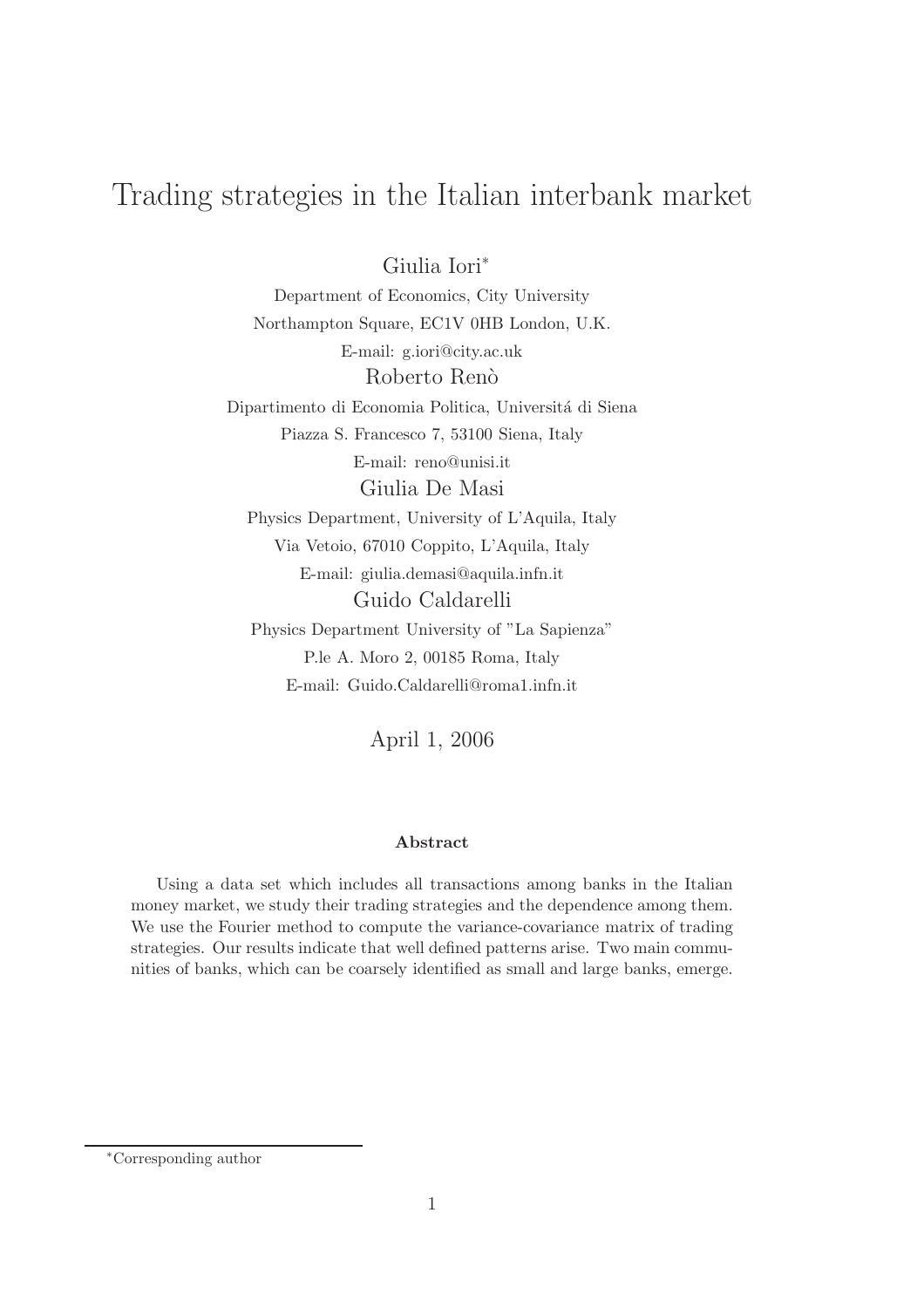#### **1 Introduction**

Credit institutions in the Euro area are required to hold minimum reserve balances within National Central Banks. Reserves provide a buffer against unexpected liquidity shocks, mitigating the related fluctuations of market interest rates. These reserves are remunerated at the main refinancing rate. In the period under investigation, they had to be fulfilled only on average over a one-month maintenance period that runs from the 24th of a month to the 23rd of the following month, the end of maintenance day (henceforth EOM). Banks can exchange reserves on the interbank market with the objective to minimize the reserve implicit costs. In Italy, exchanges are regulated in the e-MID market.

The objective of this paper is to analyze correlations in the liquidity management strategies among banks in Italy, using an unique data set of transactions with overnight maturity. The information includes transaction prices, volumes and the encoded identity of quoting and ordering banks. Thus we are able to disentangle the trading strategy of each bank. There are indications that not all credit institutions actively manage their minimum reserves. Some institutions, typically smaller, tend to keep their reserve account at the required level constantly through the maintenance period.

We adopt recently developed statistical techniques to reliably measure correlations between trading strategies, as proxied by the cumulative trading volume. The time series are highly asynchronous, but the adopted methodology, namely the Fourier method, is suitable to deal with this situation. We estimate the variance-covariance matrix, and we analyze it using two techniques: standard principal component analysis and network analysis, with the latter providing information on the presence of communities.

We show that the spectrum of the variance-covariance matrix displays only few eigenvectors which are not in agreement with the random matrix prediction. In particular we find that the largest eigenvalue, which reflects the total aggregation level of the strategies, decreases as we approach the EOM date. The network analysis reveals the existence of two main communities.

#### **2 Estimation of variance-covariance matrix**

To analyze the presence of common factors in trading strategies among different banks we estimate the variance-covariance matrix of signed trading volumes.

The Italian electronic broker market MID (Market for Interbank Deposits) covers the whole existing domestic overnight deposit market in Italy. This market is unique in the Euro area in being a screen based fully electronic interbank market. Outside Italy interbank trades are largely bilateral or undertaken via voice brokers. Both Italian banks and foreign banks can exchange funds in this market. The participating banks were 215 in 1999, 196 in 2000, 183 in 2001 and 177 in 2002. Banks names are visible next to their quotes to facilitate credit line checking. Quotes can be submitted and a transaction is finalized if the ordering bank accepts a listed bid/offer. Each quote is identified as an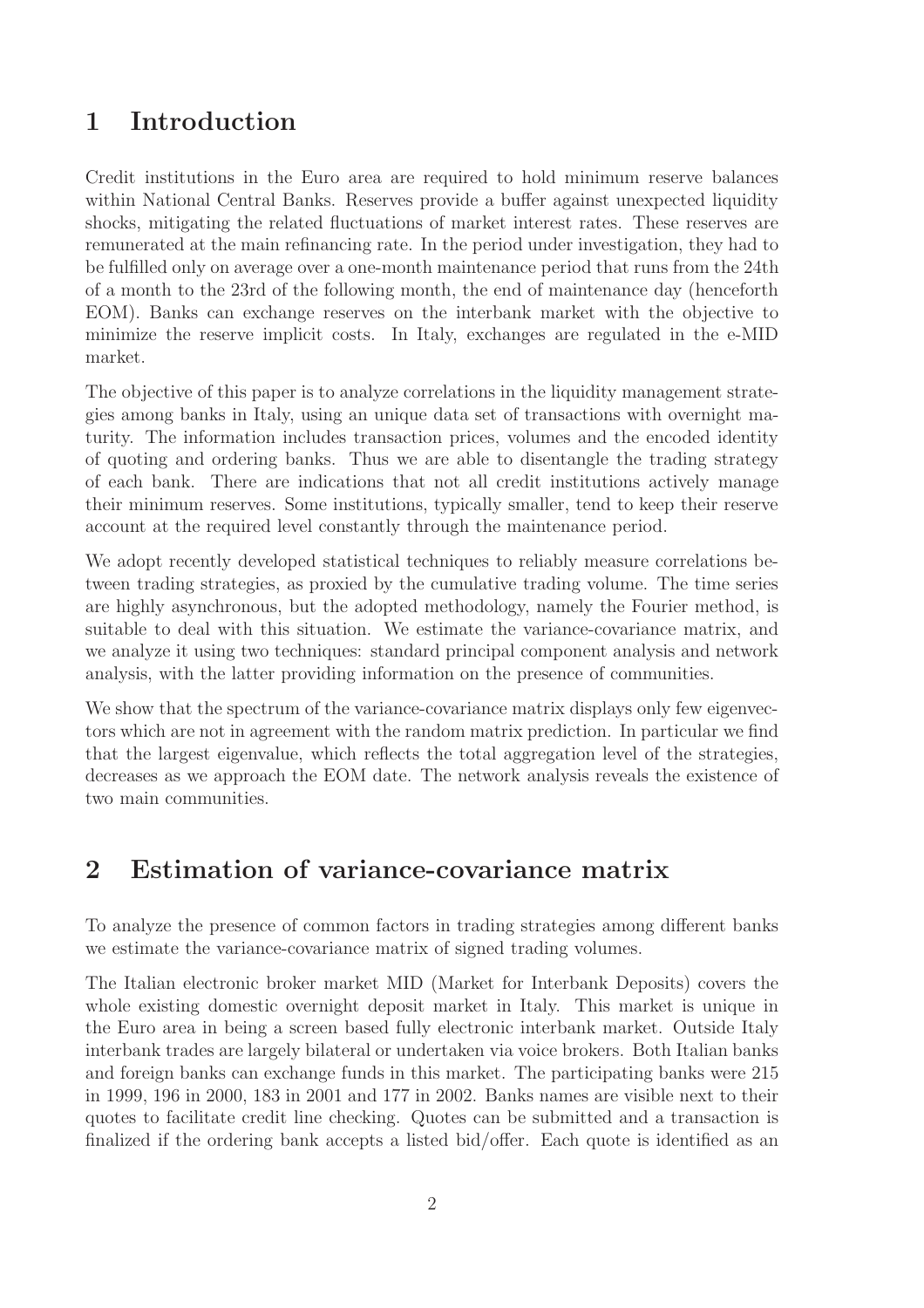

Figure 1: Cumulative distribution of average trading size (left) and waiting time in minutes(right) across banks.

offer or a bid. An offer indicates that the transaction has been concluded at the selling price of the quoting bank while a bid indicates that a transaction has been concluded at the buying price of the quoting bank.

Our data set consists of all the overnight transactions concluded on the e-MIB from January 1999 to December 2002 for a total of 586,007 transactions. For each contract we have information about the date and time of the trade, the quantity, the interest rate and the encoded name of the quoting and ordering bank.

Our sample consists of  $N_b = 265$  banks, and our data span four trading years. In the analysis, we use only banks who trade at least 900 days (from the first transaction to the last), and with a number of transactions larger than 1000. We are left with 85 banks.

Trading is highly asynchronous. While some banks trade as frequently as every few minutes others can be inactive for several days.

In figure 1 we plot the cumulative distribution of average volumes (left) and average waiting times (right) across banks. The distribution of average waiting times is power law, revealing that there is not a typical scale for the trading frequency in the system.

In figure 2 we plot the distribution of waiting times, over the four year periods, for two highly active banks. We find that the distribution follows a stretched exponential of the form  $a \exp(-t/\tau)^{\beta}$  [1]. The parameters of the fit for the two banks are reported in table 1.

We denote the signed trading volume as the cumulative volume of transactions for a single bank, where every transaction is added with a plus sign if the transaction is a sell, and with a minus sign if the transaction is a buy. As an example, if a bank starts with a given liquidity, lends some money and then borrows it to restore the initial liquidity, the total signed trading volume will be positive and increasing in the beginning, then decreasing to zero thereafter.

Hence we compute the signed trading volume  $\bar{V}_t^i$ , where the superscript i denotes the bank, and we analyze their correlation matrix. Figure 3 shows the signed trading volume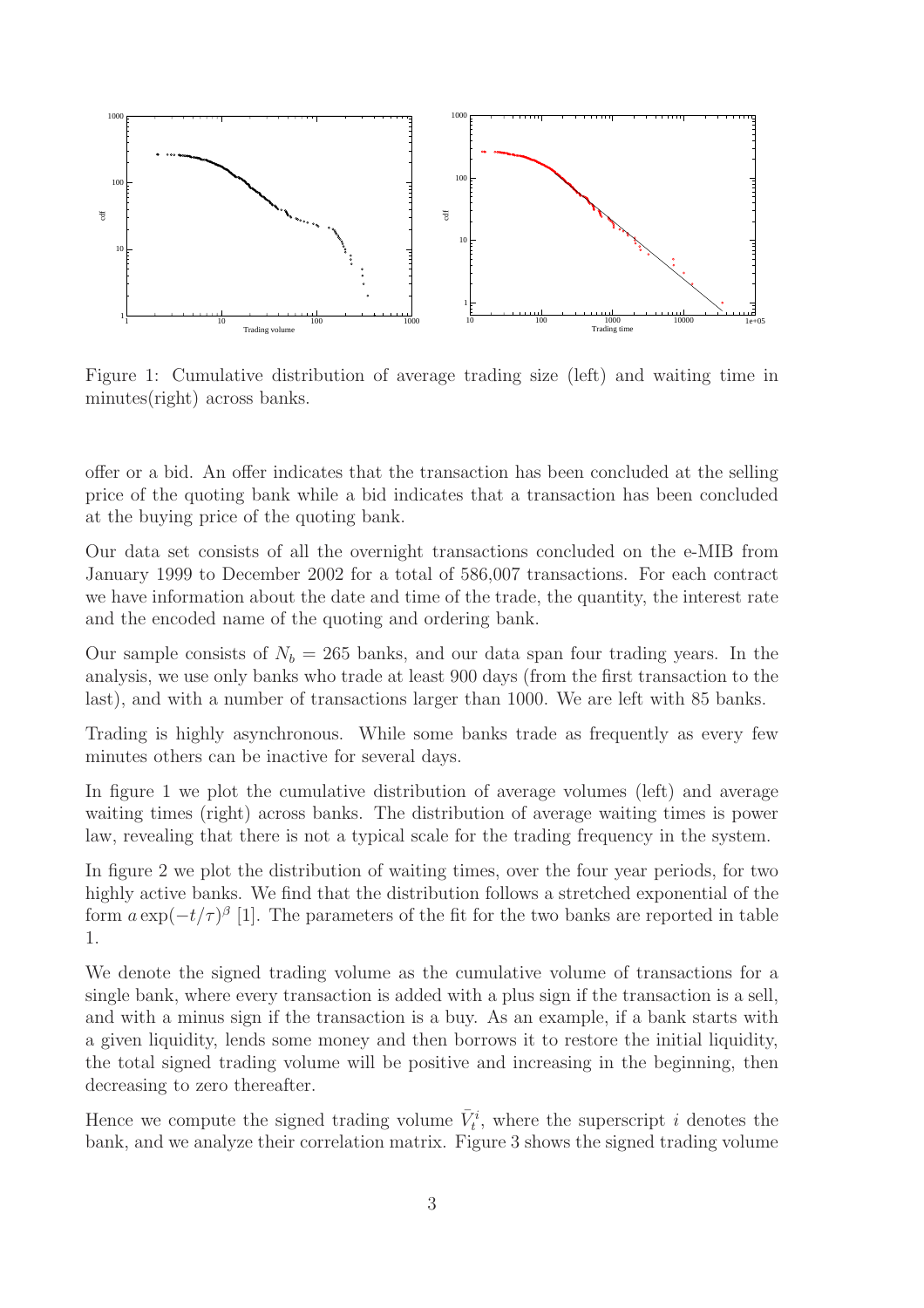

Figure 2: Distribution of waiting time for two banks and their corresponding stretched exponential fit. The parameters of the fit are reported in table 1.

time series for a number of banks. It is apparent that there are some banks that follow correlated strategies and others that follow anticorrelated strategies. A structural break clearly appears in July 2001, when some banks inverted their trading behavior. This change of behavior can be associated with two events, at least. First, the official and market interest rates of the Euro area changed their trend from positive to negative at the beginning of 2001. Money market rates started increasingly to price in a reduction in the ECB interest rates of 25 basis points that was eventually decided on 30 August 2001. Furthermore the amount of liquidity provided by the European Central Bank increased in the summer 2001 to support economic growth.

There are many issues in computing the variance-covariance matrix. First, we do not observe changes of signed volume in continuous time, but only in form of discrete changes which occur when a transaction between two banks takes place. Second, the transactions do not occur at the same time. Thus, given two banks, the changes in signed volume are not synchronous. Furthermore some banks can trade more often than others and we observe a wide spectrum of trading frequencies. These difficulties make the implementation of a classical Pearson-like variance-covariance estimator problematic.

To circumvent these difficulties, we adopt the Fourier estimator of [2] instead. This is

| Bank code |                   |       | $\langle dT \rangle$ (minutes) |
|-----------|-------------------|-------|--------------------------------|
|           | 35589 5.90        | 0.466 |                                |
|           | 10315 16.14 0.396 |       |                                |

Table 1: Parameter estimation for the cumulative distribution function of waiting times for two highly active banks. The distribution is fitted to a stretched exponential of the form  $a \exp(-t/\tau)^{\beta}$ .  $\langle dT \rangle$  is the average waiting time between transactions for the two banks.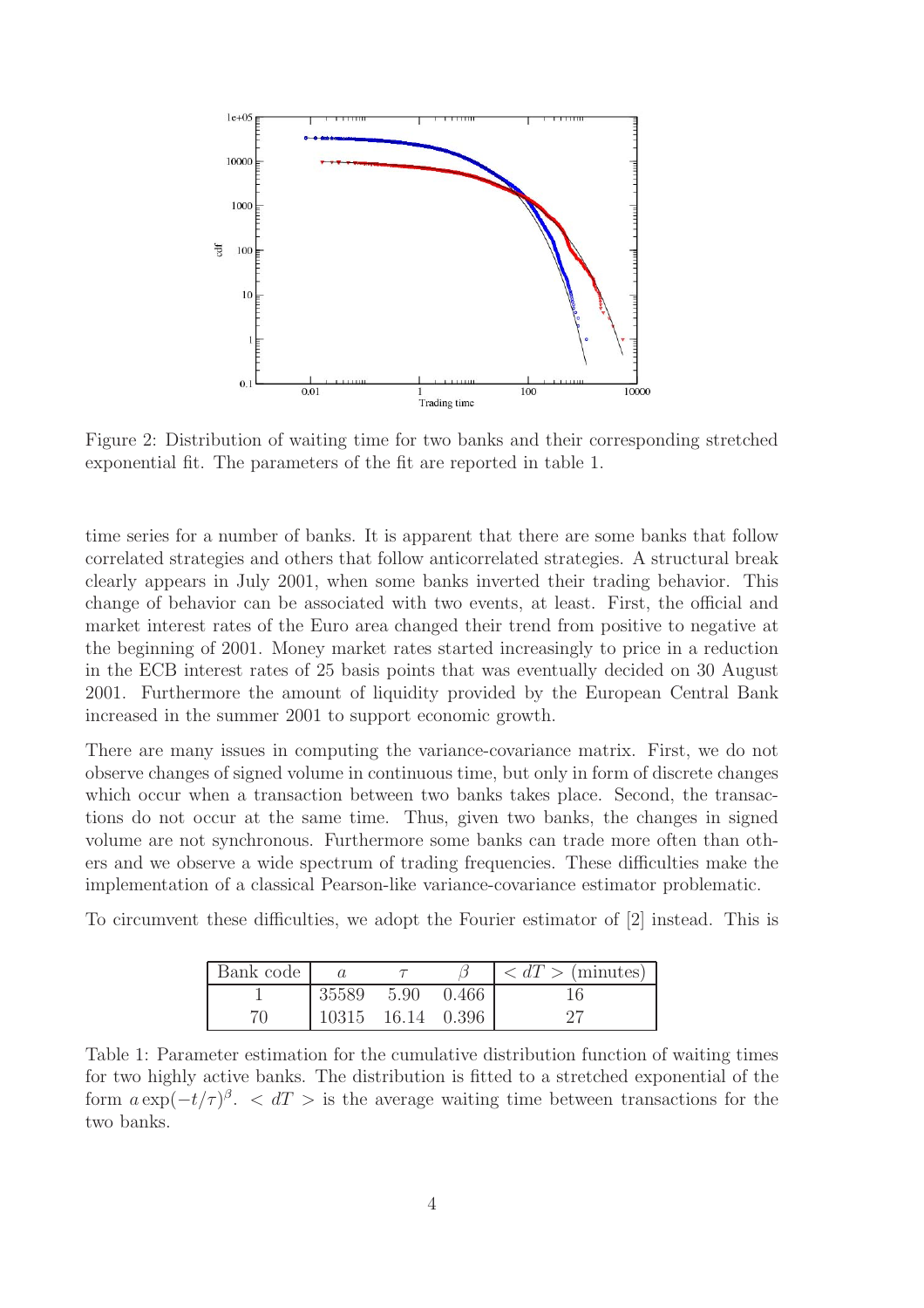

Figure 3: Sample of banks' strategies.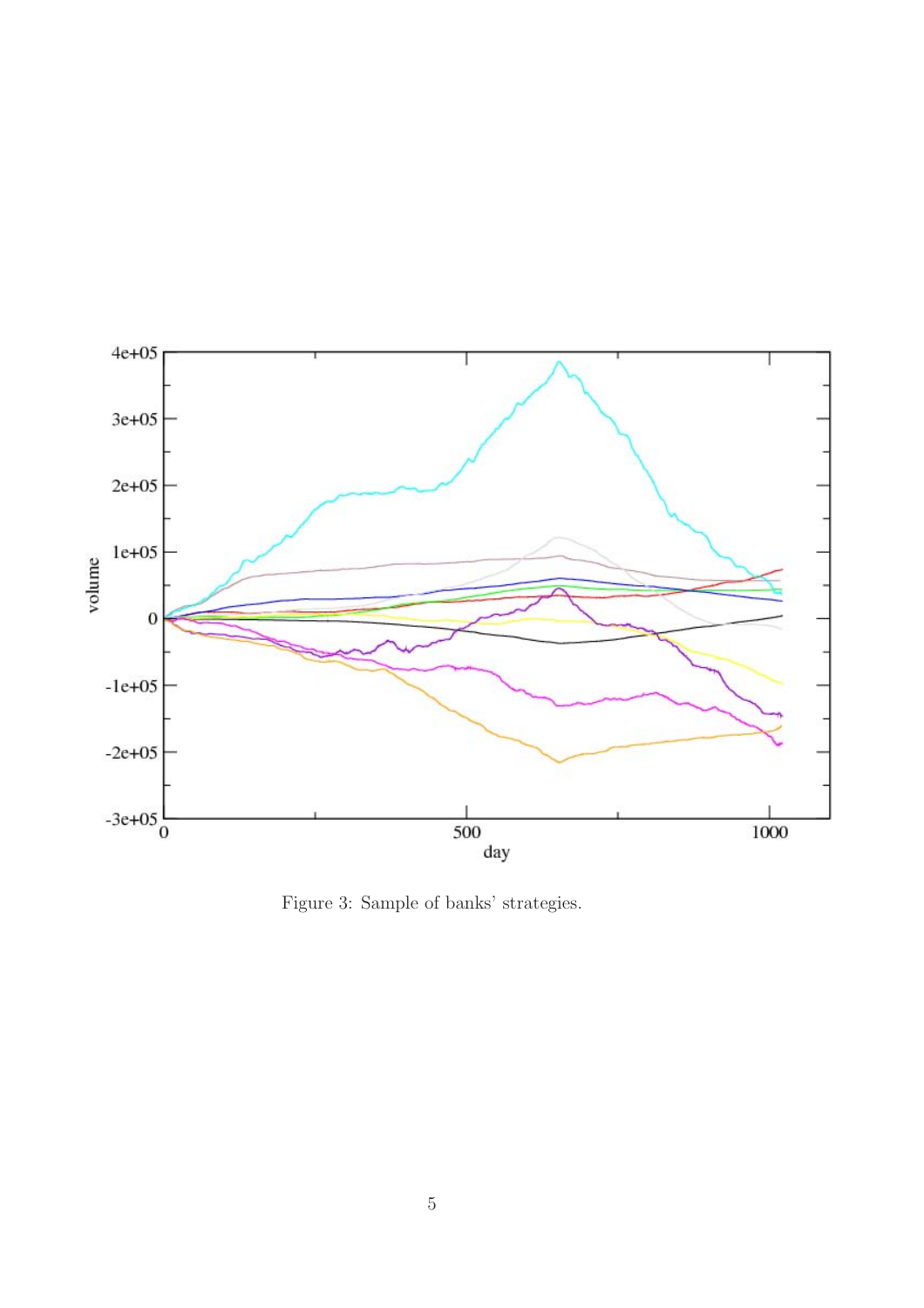based on the following idea. Take a number of trajectories  $X_i$  observed in [0, 2 $\pi$ ], and compute the Fourier coefficients  $a_k(dX_i)$ ,  $b_k(dX_i)$  of  $dX_i$ . Then, the covariance between  $X_i$  and  $X_j$  is estimated via:

$$
Cov(X_i, X_j) \simeq \frac{1}{M} \sum_{k=1}^{M} [a_k(dX_i)a_k(dX_j) + b_k(dX_i)b_k(dX_j)] \tag{1}
$$

where  $M$  is the largest frequency employed in computation which has to be suitably selected. The actual covariance is estimated in the limit  $M \to \infty$ . The methodology is model-free, and it produces very accurate, smooth estimates. Most importantly, it handles the time series in their original form without any need of imputation or data discarding. The estimator is based on integration of the time series to compute the Fourier coefficients, thus it is well suited to the uneven structure of the data. Moreover, it has a natural interpretation in the frequency domain, which is exactly what we aim to take care of, given banks' different trading frequencies. This estimator has been shown to perform much better than the Pearson estimator in this kind of situations [3],[4]. It also performs well in estimating univariate volatility in the presence of microstructure noise[5]. Typically, it has been used for financial markets asset prices, e.g. on foreign exchange rates [6][7], stock prices [8] and stock index futures prices [9,10,11]. In this paper, we use it to analyze the cross-correlation among cumulative volumes. We refer to the quoted papers for the description of the implementation.

When computing covariances, we have to select carefully the maximum frequency employed in the computation. When the frequency increases we observe the Epps effect [12], that is the absolute value of the correlation is biased toward zero, see [3]. This is evident in Figure 4, where we show (left) the correlation as a function of the frequency for two given bank trading strategies, and (right) the average positive and negative correlation among all banks. It is important to remark that, given the definition of the trading strategy  $\bar{V}_i$ , whenever a bank increases its cumulative volume, there is a bank which decreases its cumulative volume, namely the bank who traded with it. Thus, negative correlations among trading strategies arise naturally. Since the less active bank in our sample makes about 1,000 transactions, we can choose a maximum cut-off frequency  $M = 500$ , where M is the largest Fourier harmonic used in (1). We compare two different frequencies,  $M = 100$ , corresponding to a time scale of nearly 10 days, and  $M = 500$ , corresponding to a time scale of a couple of days. The largest the frequency the smallest the error and the largest the bias toward zero. Figure 5, shows the distribution of the correlations among trading strategies for  $M = 100$  and  $M = 500$ . Correlations with  $M = 500$  are more centered around zero, because of the Epps effect, nonetheless there is not a great difference between the two, indicating that the bias is not so relevant. Thus the following results are obtained using  $M = 500$ .

#### **3 Principal Component Analysis**

We analyze the correlation matrix of the trading strategies with the technique of random matrix theory  $(RMT)$ , in line with the work of  $[13,14]$  n stock prices. We find that at least two eigenvalues do not fit the predictions of RMT, see the inset in Figure 6. The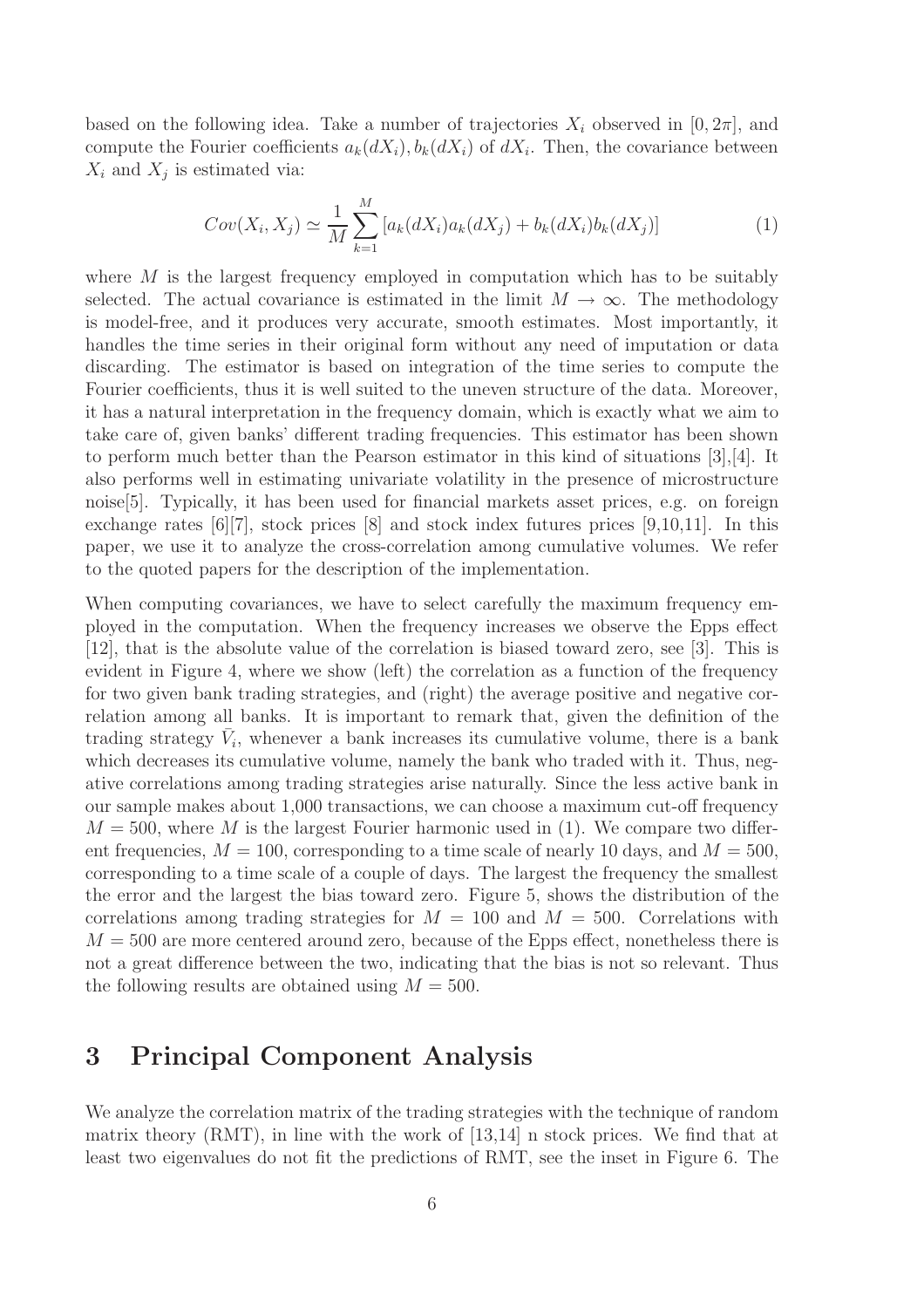

Figure 4: Epps effect in the correlations of two individual banks, bank 1 and bank47 (left) and average Epps effect (right).

economic interpretation of this fact is quite straightforward. If a bank lends and borrows over time in a non strategic way, the correlation among trading strategies should conform to the predictions of RMT. The fact that this is not the case means that banks do not behave randomly but a certain level of coordination can be observed. [15] for example have shown that over 2002 small banks have overall been acting as lenders, while larger banks have overall been acting as borrowers.

We finally check whether there is some deterministic pattern in the evolution of trading strategies over the maintenance period. To this purpose we compute the daily correlation matrices, and average those which are at the same distance from the EOM. It is well known that the behavior of banks is different near the EOM [15,16,17]

We find that the first eigenvalue has a decreasing explanatory power over the maintenance period, see Figure 7. On the contrary, the impact of the second largest eigenvalue, shown in the inset of figure 7, is constant over the maintenance period.

In the very first day of the maintenance period there is no distinct coordination among the strategies. Coordination increases and then it declines gradually in the last few days of the maintenance period. The interpretation of this empirical result is quite straightforward. When the EOM day is approaching, banks take more care in fulfilling their reserve obligations than in pursuing their preferred strategy (being a lender or a borrower). Thus, they transact more for pure liquidity reasons, and the correlation among trading strategies is less strong.

#### **4 Communities structure**

The aim of this section is to identify groups, or communities, of banks with similar trading strategies. To help visualizing the results we use the following taxonomy. We represent large Italian banks with blue circle, foreign banks with red circles, medium Italian banks with green and small banks with yellow. The two banks labeled in pink are two central institute of categories.

A simple way to identify communities in the system is to plot the correlation matrix as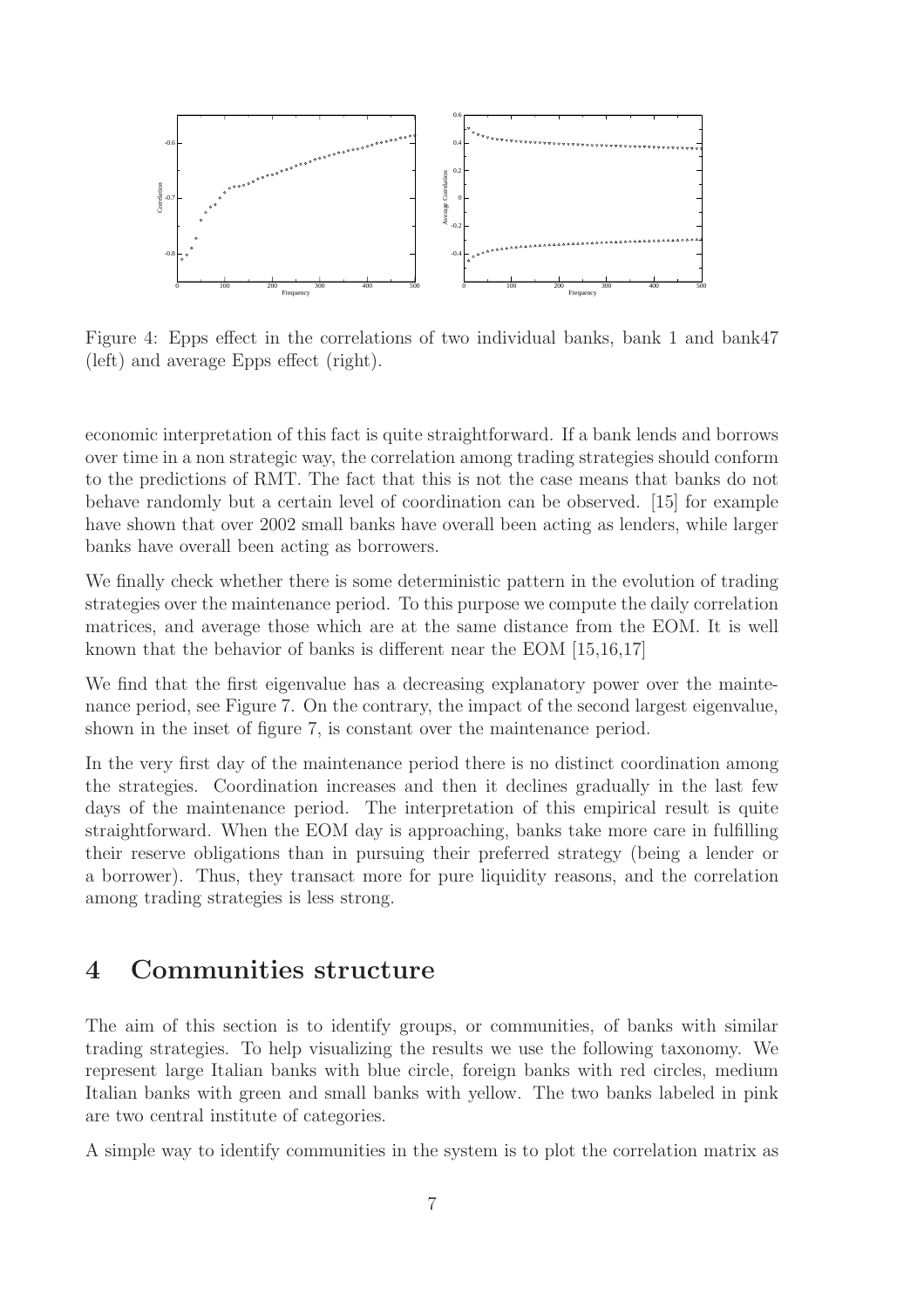

Figure 5: Correlation distribution at two different cut-off frequencies.

a graph<sup>1</sup>, where banks are the vertices and links among them exist their strategies are positively correlated. Figure 8 clearly evidences two separate communities of banks.

In figure 9 we plot the minimum spanning tree generated by the correlation matrix using the definition of distance given in [19,20]. On this tree, we can identify the same two communities identified before. The branches departing from bank number 103 are exactly the two groups on the left and the right of figure 8. In figure 10 we plot the overall correlation matrix where banks are ordered according to the hierarchical tree of figure 9, as in [21]. Again two distinct groups appear.

More sophisticated techniques for detecting community structure have been proposed in the last few years [22,23,24,25,26,27]. Some of them are based on the edge betweenness introduced by [28], also known as the NG–algorithm. To detect communities with this method the algorithm removes the edges with largest betweenness and in doing so it splits, step by step, the whole network into disconnected components. One problem with this method is that there is not an established criterion to stop the splitting process unless one knows, a priori, how many communities there are. To overcome such problems, approaches based on the spectral analysis have been recently adopted [29]. This approach does not need any a priori knowledge about the number of communities in the network (which is the most common case in actual networks) but it is based on a constrained optimization problem, in which we consider the nodes of the networks as objects linked by an harmonic potential energy.

<sup>1</sup>For visualizations we used Graphviz Version 1.13 with the Energy Minimized layout [18]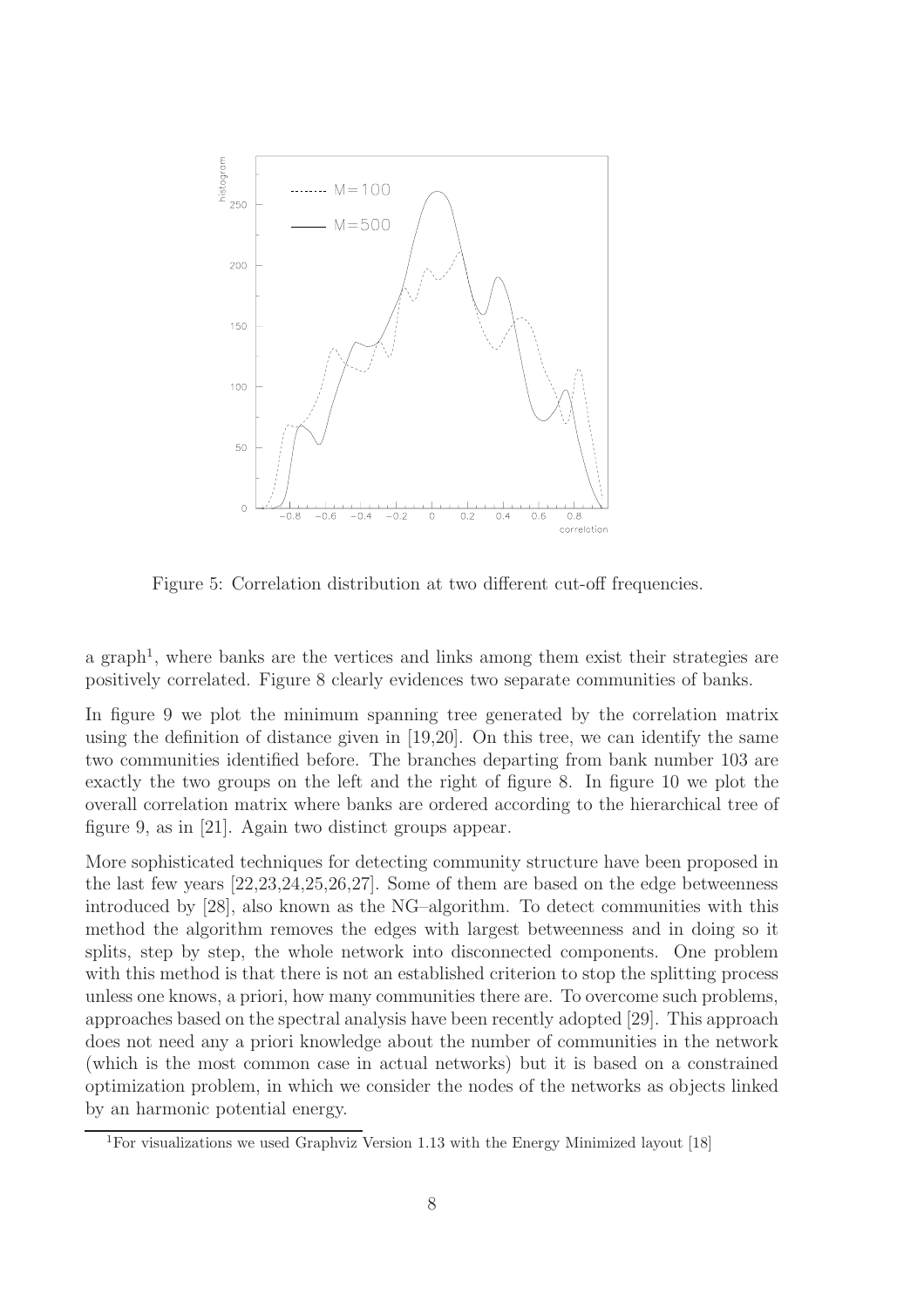

Figure 6: Eigenvalues distribution at  $M = 500$  for the smallest eigenvalues (histogram) together with the prediction of RMT (dashed line). In the inset, the whole distribution is shown.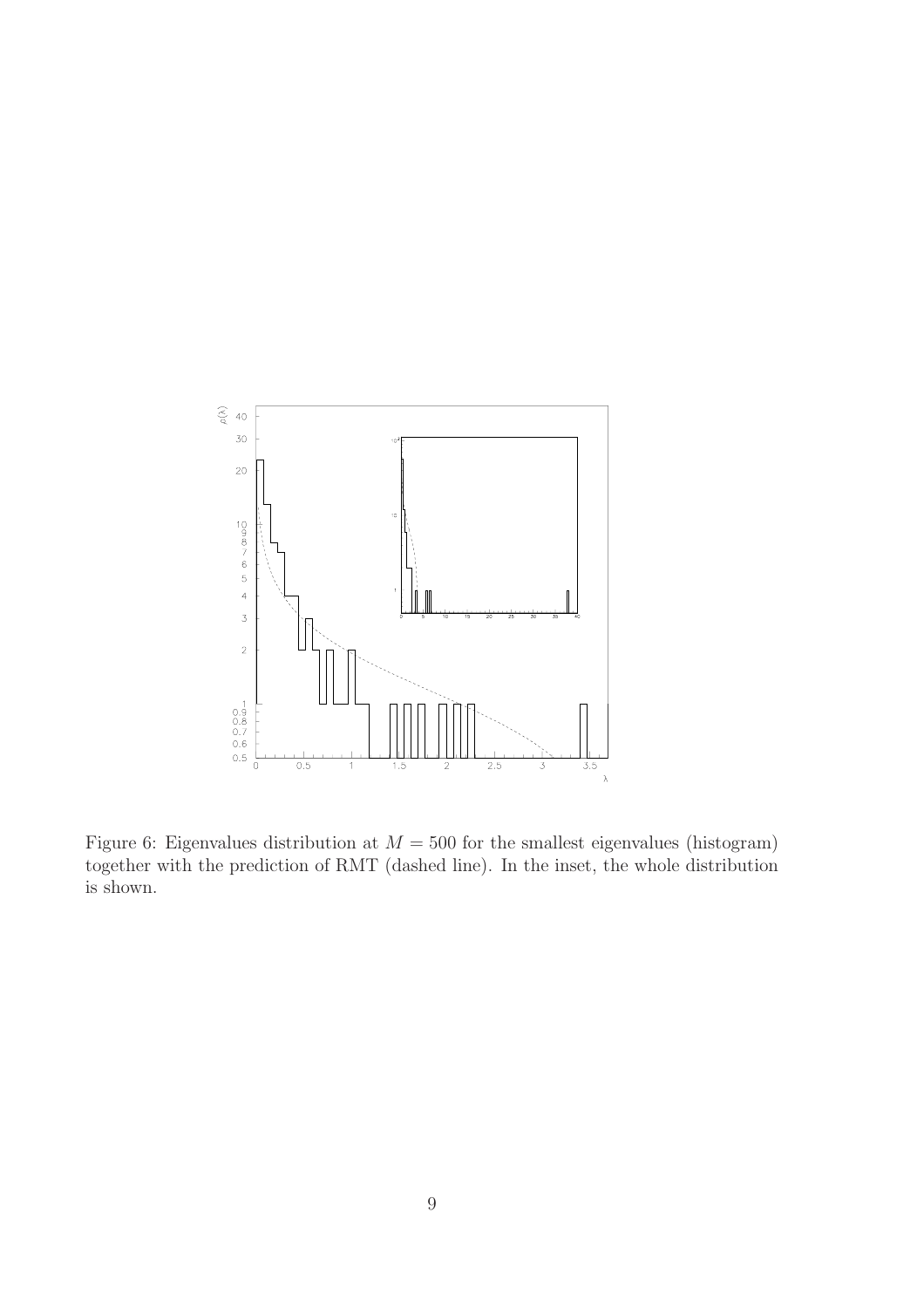

Figure 7: Explanatory power of largest eigenvalue as a function of the distance from EOM day. In the inset the same plot for the second largest eigenvalue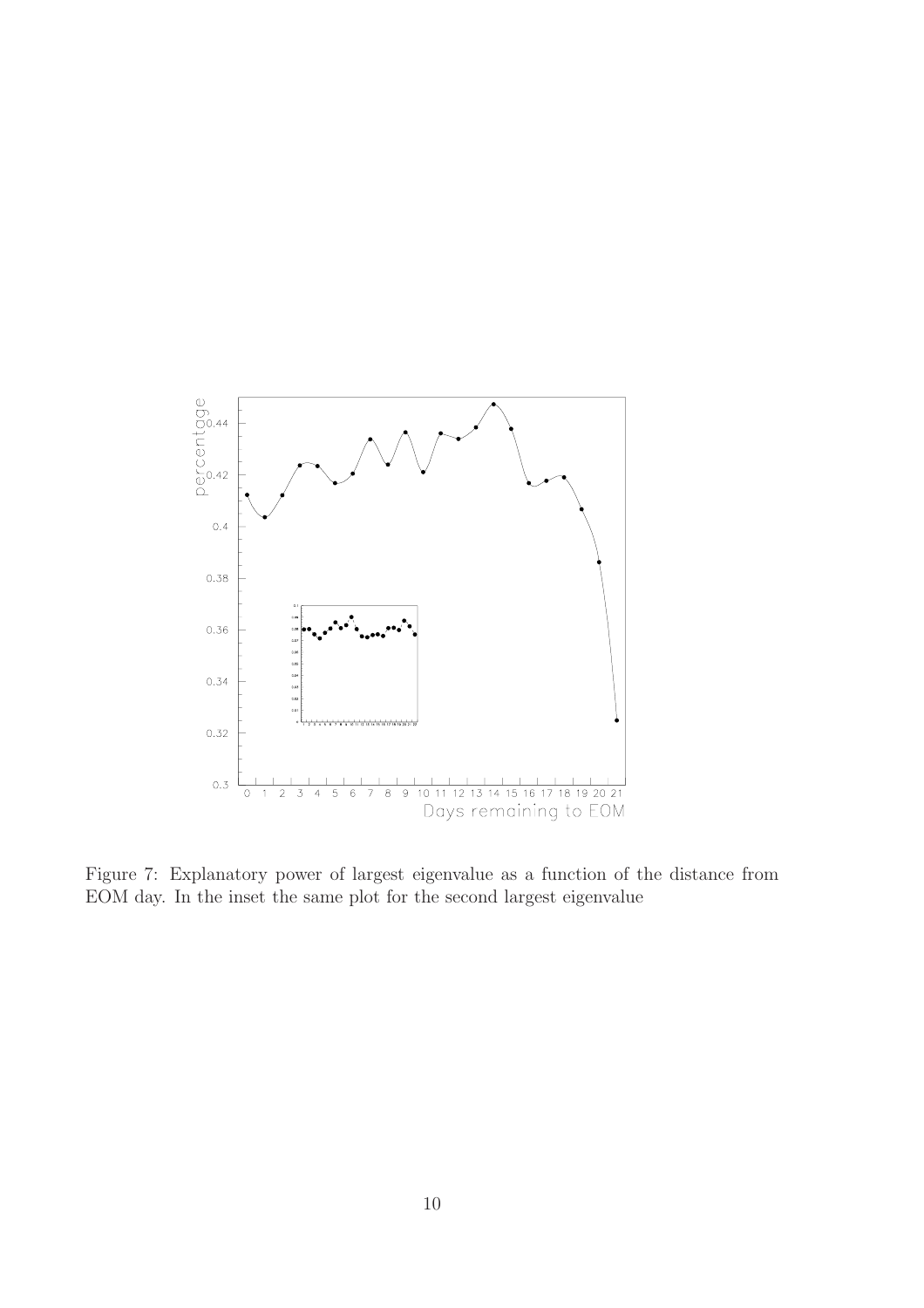

Figure 8: Correlation graphs for positive correlations.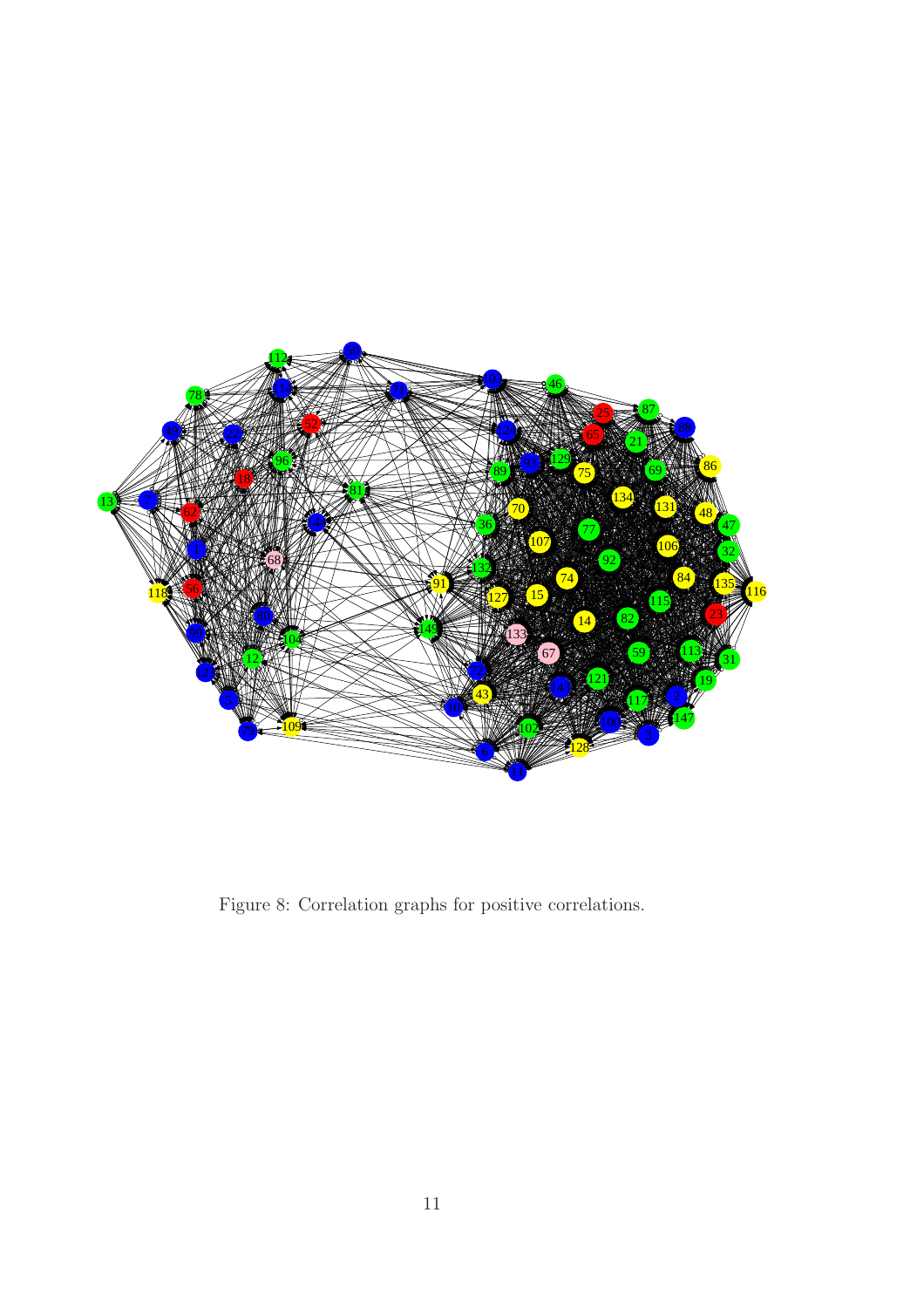

Figure 9: MST of correlations.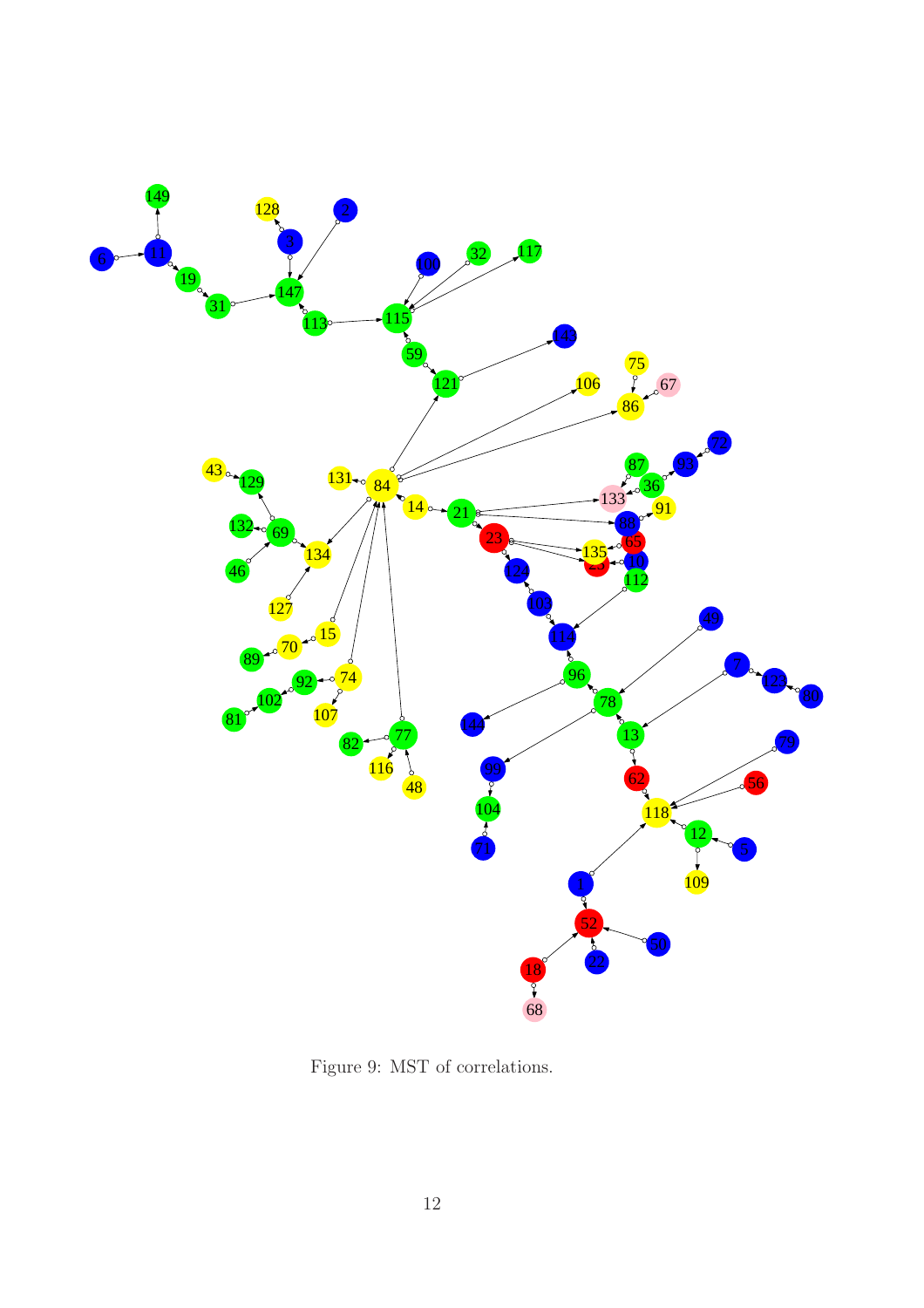

Figure 10: Correlation matrix. Banks are ordered according to the hierarchical tree of figure 9.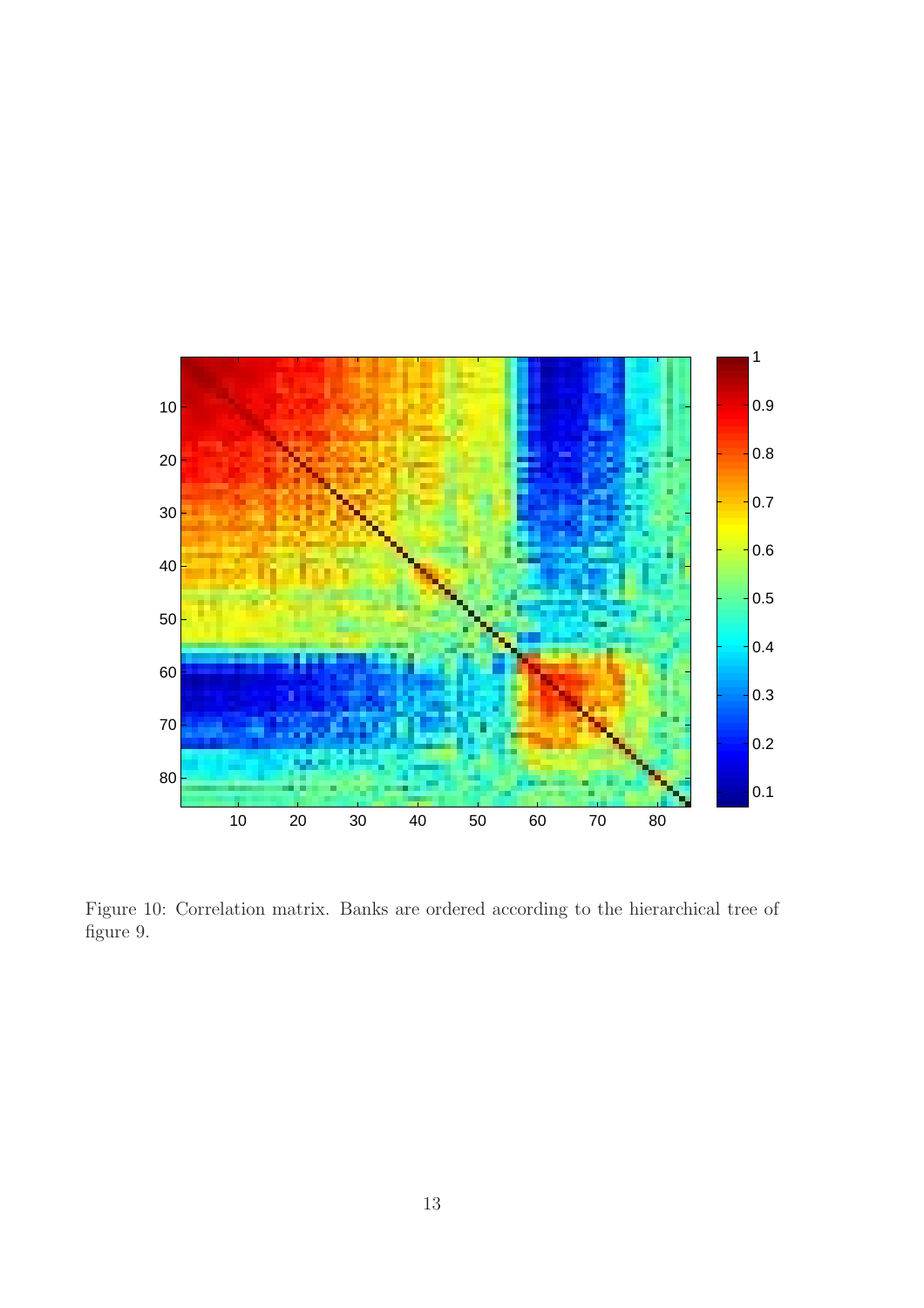

Figure 11: Distance from value 1 of the first three eigenvalues for all days of the month: only the second eigenvalue is close to one indicating that only two communities are present. The second eigenvalue is closer to one on the EOM indicating that communities become more pronounced.

Many spectral methods [30,31,32] are based on the analysis of simple functions of the adjacency matrix  $A$ , identified here as the correlation matrix. In particular, the functions of A adopted are the Laplacian matrix  $L = K - A$  and the Normal matrix  $N = K^{-1}A$ , where K is the diagonal matrix with elements  $k_{ii} = \sum_{j=1}^{n} a_{ij}$  and n is the number of nodes in the network. In most approaches, concerning undirected networks, A is assumed to be symmetric. The matrix  $N$  has always the largest eigenvalue equal to one, due to row normalization. In a network with an apparent cluster structure, the matrix N has also a certain number  $m-1$  of eigenvalues close to one, where m is the number of well defined communities, the remaining eigenvalues lying a gap away from one. The eigenvectors associated to these first  $m-1$  nontrivial eigenvalues, also have a characteristic structure. Define  $x_i$  as the position if the *i*-th vertex after sorting vertices by the value of its corresponding component in one eigenvector. The components corresponding to nodes within the same cluster have very similar values  $x_i$ , so that, as long as the partition is sufficiently sharp, the profile of each eigenvector, sorted by components, is step-like. The number of steps in the profile gives again the number  $m$  of communities. Here we find just one eigenvalue close to one (see figure 11), suggesting the existence of only two communities. We analyze the component of the associated second eigenvector in figure 12 which shows the characteristic step like profile, identifying the two communities. The communities are the same as those in figure 8. The group on the top right in figure 12 corresponds to the group on the left in figure 8. Figure 12 also identifies a small group of banks (banks from 43 to 114) that do not belong to any of the two communities but are at the border between the two groups. As the second eigenvalue approaches one, the communities becomes better defined. Figure 11 shows that near the EOM communities become more pronounced. This is not in contrast with our previous finding that the overall level of aggregation in the system decreases when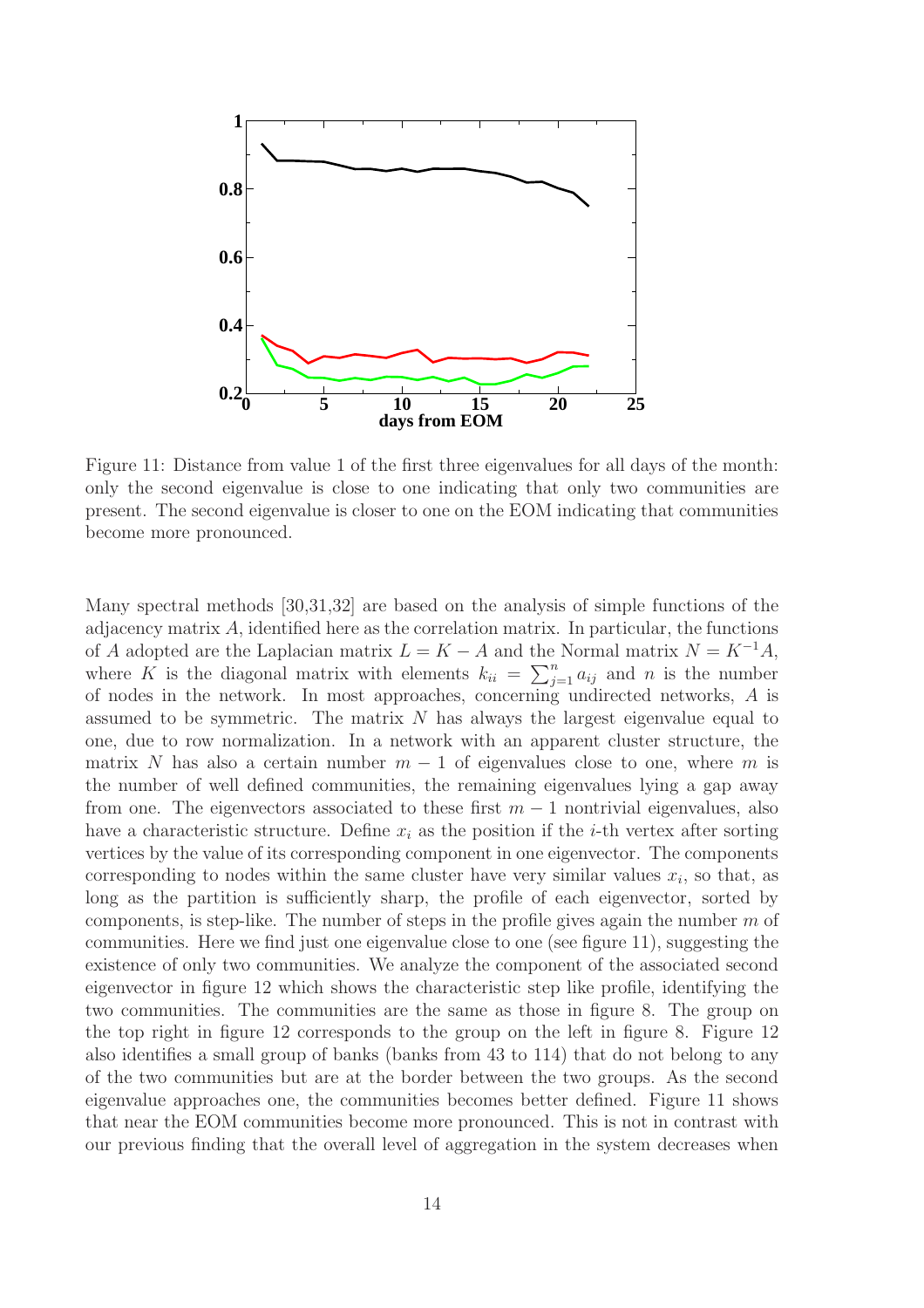

Figure 12: Second eigenvector components: the presence of a step like profile reveals the presence of two communities in the network. Each bank is represented by a circle: inside each circle is reported the label of the bank.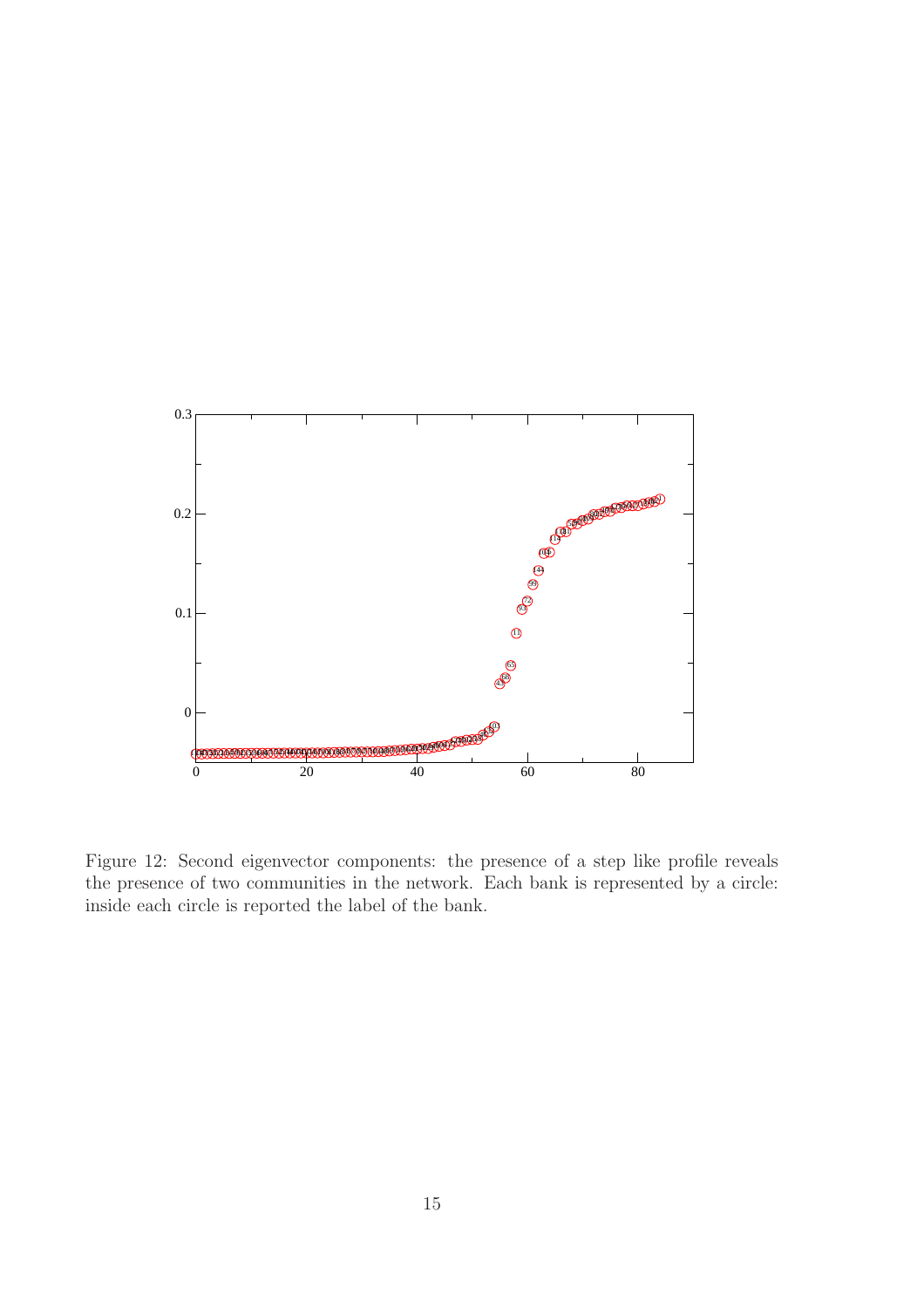EOM approaches. In fact, the overall correlation may decrease while the correlation of strategies inside the same community can become stronger. The separation between the two communities is less pronounced far from the EOM. We have also observed that very few banks change community during the maintenance period.

Finally we note that the first community is composed predominantly of large and foreign banks (red and blue circles if figure 8) while the second community involves predominantly small banks (green and yellow circles if figure 8). Furthermore, the first community displays a pronounced geographical feature, that is all banks belonging to it are located in the northern part of Italy.

#### **5 Conclusions**

We investigated the Italian segment of the European money market over the period 1999-2002 using a unique data-set from which it is possible to reconstruct the trading strategy of each participating bank. We used the Fourier method to estimate the variance-covariance matrix that we analyzed, since it is the most suitable to the unevenly structure of the data. We then analyzed the variance-covariance matrix using standard PCA and tools borrowed from the analysis of complex networks. We find that two main communities emerge, one mainly composed by large and foreign banks, the other composed by small banks. Banks act predominantly as borrowers or lenders respectively, with an inversion of their behavior in July 2001. Moreover, the analysis reveals that while overall trading strategies becomes less correlated when the EOM approach, the communities become more pronounced on the EOM date.

#### **References**

[1] E. Scalas, R.Gorenflo, H.Luckock, F.Mainardi, M.Mantelli, and M.Raberto, Quantiative Finance 4 (6) (2004) , 695-702.

[2] P. Malliavin and M. Mancino, Finance and Stochastics, 6 (1) (2002), 49-61.

[3] R. Reno', International Journal of Theoretical and Applied Finance, 6 (1) (2003), 87-102.

[4] O. Precup, G. Iori, Physica A 344 (2004), 252–256.

[5] M.O. Nielsen and P.H. Frederiksen, Working paper, Cornell University. (2005).

[6] E. Barucci and R.Reno', Journal of International Financial Markets, Institutions and Money 12 (2002), 183-200

- [7] E. Barucci and R.Reno', Economics Letters 74(2002), 371-378.
- [8] M. Mancino and R. Reno', Applied Mathematical Finance 12 (2) (2005), 187-199.
- [9] R. Reno' and R. Rizza, Physica A 322 (2003), 620-628.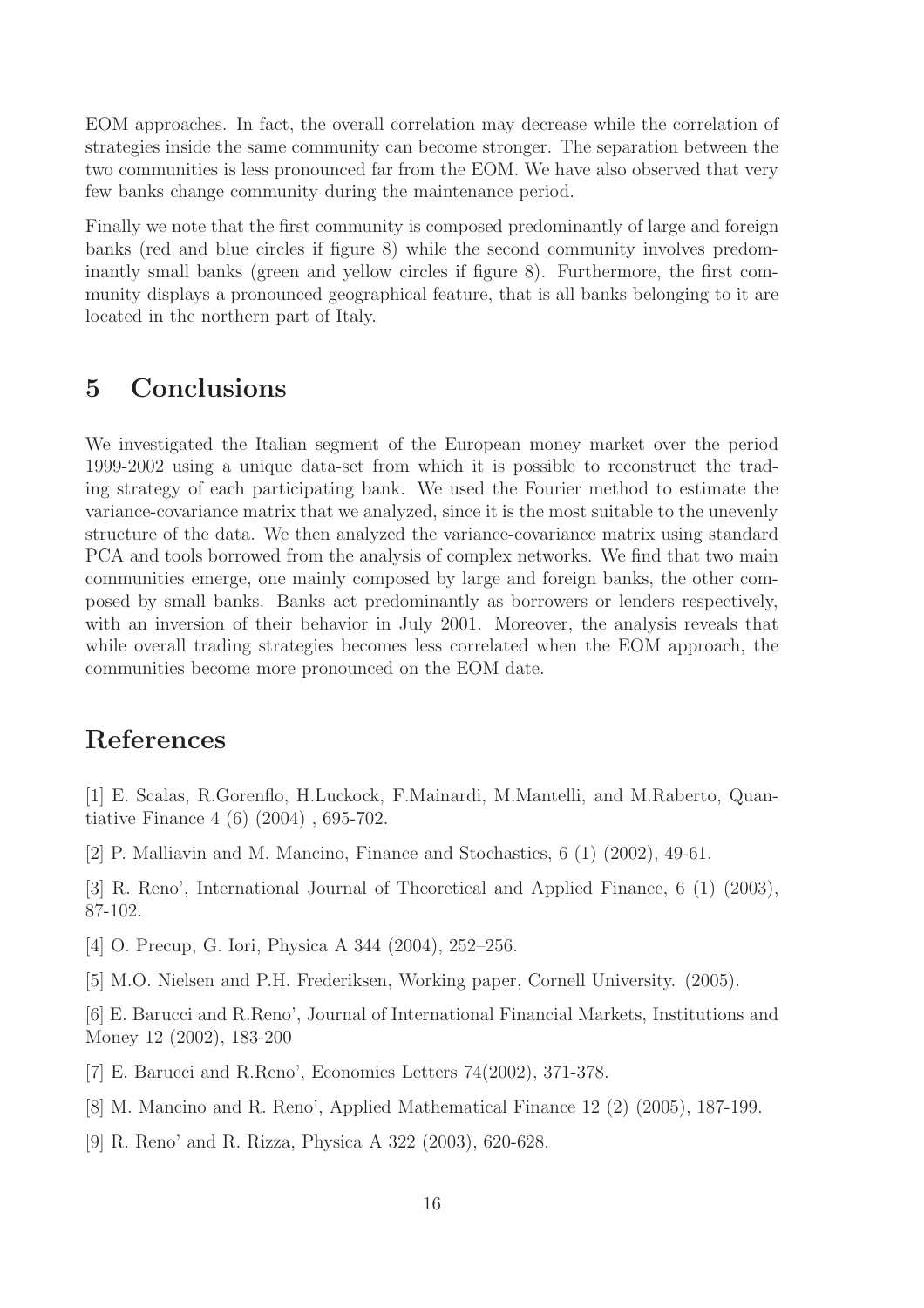- [10] M. Pasquale and R. Reno', Physica A 346 (2005), 518-528.
- [11] S. Bianco and R. Reno', Journal of Futures Markets 26 (1) (2006), 61-84.
- [12] T. Epps, Journal of the American Statistical Association 74 (1979),291-298.

[13] V. Plerou, P.Gopikrishnan, B.Rosenow, L.NunesAmaral, and E.Stanley, Physical Review Letters 83(7)(1999), 1471-1474.

[14] L. Laloux, P.Cizeau, J.-P. Bouchaud, and M.Potters , Physical Review Letters 83 (7) (1999), 1467-1470.

[15] G. Iori, G.DeMasi, O.Precup, G.Gabbi, and G.Caldarelli, A network analysis of the Italian interbank money market, submitted paper (2005).

[16] P.Angelini, Journal of Money, Credit and Banking 32, (2000) 54-73.

[17] E. Barucci, C.Impenna, and R.Reno', The Italian overnight market: microstructure effects, the martingale hyphotesis and the payment system, Temi di Discussione, Bank of Italy N. 475 (2003).

[18] T. Kamada and S.Kawai, An algorithm for drawing general inderected graphs, Information Processing Letters 31 (1) (1989), 7-15.

[19] R.N. Mantegna, and H.E. Stanley, An introduction to econophysics, Cambridge University Press (2000)

[20] G. Bonanno, F.Lillo, and R.N. Mantegna, Quantitative Finance 1 (2001), 1-9.

[21] G. Bonanno, F.Lillo, and R.N. Mantegna, Physica A 299 (2001), 16-27.

[22] F. Radicchi, C.Castellano, F.Cecconi, V.Loreto, and D.Parisi, Proceedings of the National Academy of Science of USA, 101(9) (2004), 2658-2663.

[23] J. Reichardt and S. Bornholdt Physical Review Letters 92 (21) (2004), 218701.

[24] A. Clauset, M.E.J. Newman, and C.Moore, Physical Review E 70 (2004), 066111.

[25] M. E.J. Newman, SIAM Review 45 (2) (2003), 167-256.

[26] J. Duch and A.Arenas, Physical Review E 72 (2005), 027104.

[27] L. Danon, A.Diaz-Guilera, J.Duch, and A.Arenas, Journal of Statistical Mechanics, P09008 (2005).

[28] M. Girvan, and M.E.J. Newman, Proceedings of the National Academy od Science of USA 99 (12) (2002), 7821.

[29] A. Capocci., V.D.P. Servedio, G.Caldarelli, and F.Colaiori, Physica A 352 (2-4) (2005), 669-676.

[30] K.M. Hall, Management Science 17(1970), 219.

[31] A.J. Seary and W. D. Richard, Proceedings of the International Conference on Social Networks, 1: Methodology, Volume 47 (2005).